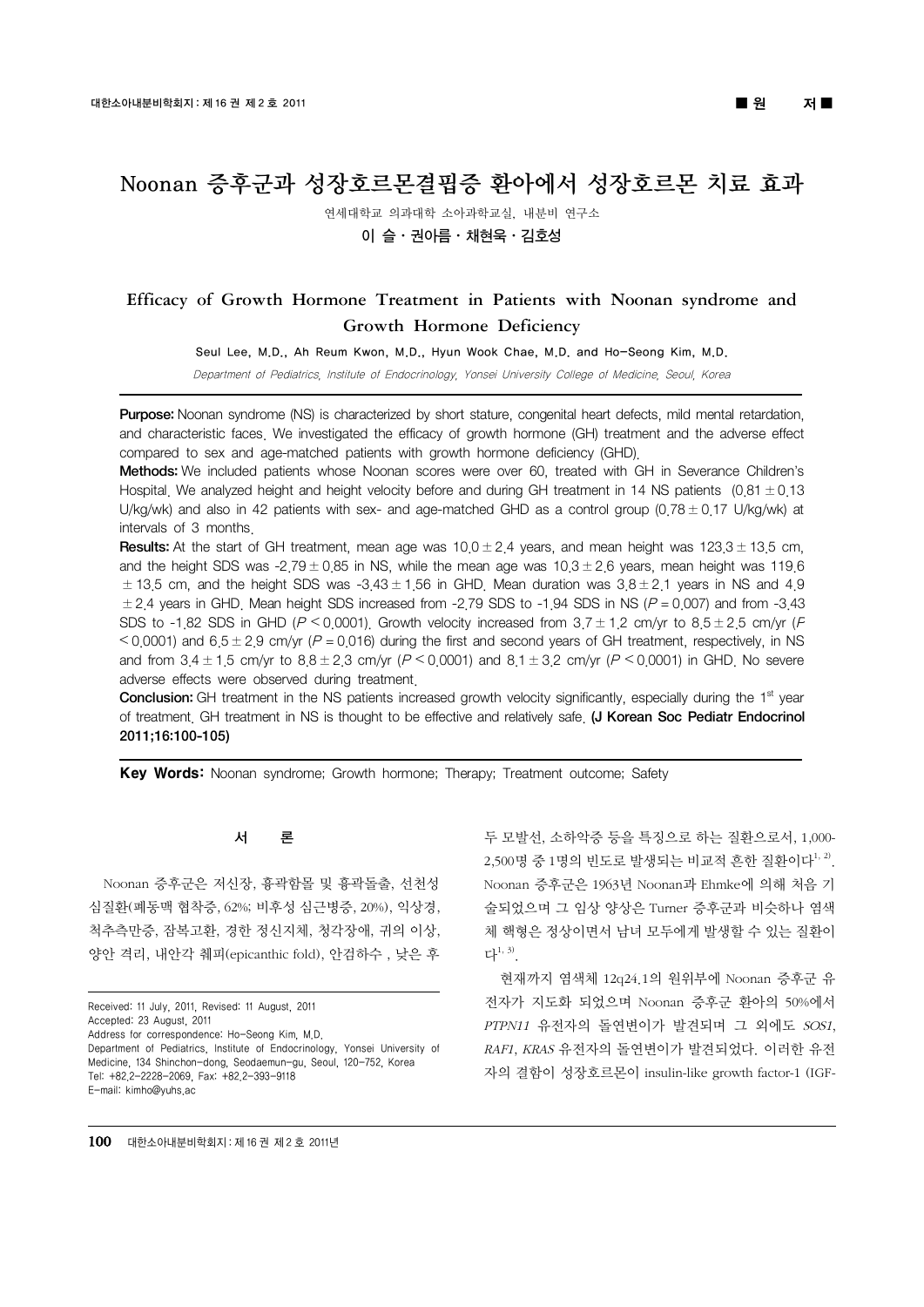1)을 생산하는데 있어서 세포 내 신호 전달 체계를 저하시키 는 것으로 추측되고 있고<sup>4)</sup>, 유전자 돌연변이가 없는 Noonan 증후군 환아에서 성장호르몬 치료가 더 효과적이라고 알려 져 있다<sup>5)</sup>.

그러나 아직까지도 Noonan 증후군의 진단은 유전자 검사 가 아닌 임상양상에 의하고 있으며 Duncan 등에 의한 Noonan score에 의해 50점 이상이면 Noonan 증후군을 의심 할 수 있고 60점 이상이면 Noonan 증후군을 확진할 수 있다 6) .

Noonan 증후군 환자의 83%에서 저신장이 나타나며 출생 시의 신장과 체중은 정상범위에 속하나 성장하면서 신장과 체중 모두 성장 장애를 보이게 된다 $^{\rm l)}$ . 일반적으로 Noonan 증후군 환아는 성장호르몬결핍증이 동반되지 않으나 Turner 증후군 환아에서와 마찬가지로 성장호르몬에 대한 감수성이 감소하기 때문에 성장 장애가 발생한다고 알려져 있다. 이러 한 사실은 Noonan 증후군에서는 일반적으로 투여되는 성장 호르몬 용량보다 더 많은 양을 투여해야 성장 속도를 증가시 킬 수 있다는 연구 결과로 뒷받침 된다<sup>7-9)</sup>.

현재까지 성장호르몬결핍증 및 Turner 증후군에서의 성장 호르몬 투여의 효과는 이미 여러 연구에서 잘 알려진 바 있 다. 그러나 Noonan 증후군 환아에서 성장호르몬 투여 효과 에 대한 연구는 거의 진행된 바가 없으며, 이에 본 연구에서 는 성별과 나이가 같은 성장호르몬결핍증 환아를 대조군으 로 하여 성장호르몬결핍증에서의 성장 장애의 원인이 성장 호르몬결핍에 있는 것에 반해, 같은 성별, 치료 시작 나이가 같은 환자의 성장 상태를 비교함으로써 간접적으로 Noonan 증후군의 성장 장애의 원인을 성장호르몬 저항성의 가능성 이 있다고 보고 성장 장애의 원인을 비교하고자 하였으며, Noonan 증후군에서의 성장호르몬 투여 효과와 부작용을 조 사하였다.

#### 대상 및 방법

## 1. 대 상

2000년부터 2010년까지 연세대학교 세브란스 어린이병원 에 내원한 Noonan 증후군 환자 중 성장호르몬을 투여받은 환자 14명(남자 7명, 여자 7명)을 후향적으로 조사하였다. 대 상군은 염색체 검사에서 정상 핵형을 나타내면서 Noonan scoring system 진단 기준을 사용하여 Noonan score 60점 이 상을 만족시키는 환아를 대상으로 하였다<sup>6)</sup>. 또한 대조군으 로 연세대학교 세브란스 어린이병원에 내원한 특발성 성장 호르몬결핍증으로 진단받고 성장호르몬을 투여 받은 환자 중 대상군과 성별 및 성장호르몬을 시작한 나이가 같은 환아 42명(남자 21명, 여자 21명) 을 비교 분석하였다.

## 2. 방 법

매 3개월마다 신체 검진을 시행하였으며 stadiometer를 사 용하여 2명 이상의 관찰자에 의해 정확히 신장 측정을 하였 고 한국 소아, 청소년 신체 발육 표준치를 기준으로 신장 및 체중을 SDS로 표시하였다. 성장호르몬 치료 전과 치료 중 매 6개월마다 일반 혈액 검사, 일반 화학 검사, 지질 검사, 혈당 검사 및 IGF-1을 시행하였다. 임의 혈당이 140 mg/dL 이상일 때만 경구 당부하 검사를 시행하였으며 성장호르몬 투여 전 심초음파검사를 시행하였다. 사춘기 발육 상태는 Tanner stage로 분류하였고 사춘기 단계는 Tanner stage 2 이상으로 정의하였다. 성장호르몬은 Noonan 증후군 그룹에서 평균 0.81±0.13 U/kg/wk, 성장호르몬결핍증 그룹에서 평균 0.78± 0.17 U/kg/wk의 용량으로 투여하였고 3개월마다 체중에 따 라 용량을 조절하였다.

#### 3. Safety

본 연구에서는 성장호르몬 치료의 심각한 부작용을 생명 을 위협하거나 입원을 요하거나 수술적 치료가 필요하거나 장애를 초래하는 질환으로 정의하였으며 부작용 발생시 보 고하였다.

## 4. 통 계

통계 분석은 SPSS for Windows (ver. 18, SPSS Inc., Chicago, IL, USA)를 이용하였고 성장호르몬 치료 전, 후의 신장 SDS 및 연성장속도의 변화를 보기 위해 two-tailed paired t test를 시행 하였으며<sup>P</sup> 값이 0.05 미만일 때 통계적으로 유의하다고 판정 하였고, 모든 자료 및 결과는 평균±표준편차로 표시하였다.

#### 결 과

성장호르몬 투여 전 Noonan 증후군 그룹에서의 평균 신 장은 123.3±13.5 cm였고 성장호르몬결핍증 그룹에서는 119.6±13.5 cm였으며, 성장호르몬 투여 전 신장 평균 SD score는 Noonan 증후군 그룹에서 -2.79 SDS, 성장호르몬결핍 증 그룹에서 -3.43 SDS로 두 그룹 모두에서 뚜렷한 저신장을 나타내었다. Noonan 증후군 환자에서 진단 당시 신장이 -2 SD 미만인 경우는 12명이었고, 체중이 -2 SD 미만인 경우는 8 명이었다. Noonan 증후군 환자 13명에서 성장호르몬 자극검 사를 시행하였으며 모두 정상 소견을 보였고, 성장호르몬 투 여 전 시행한 심초음파검사상 심기형 소견을 보인 환자는 5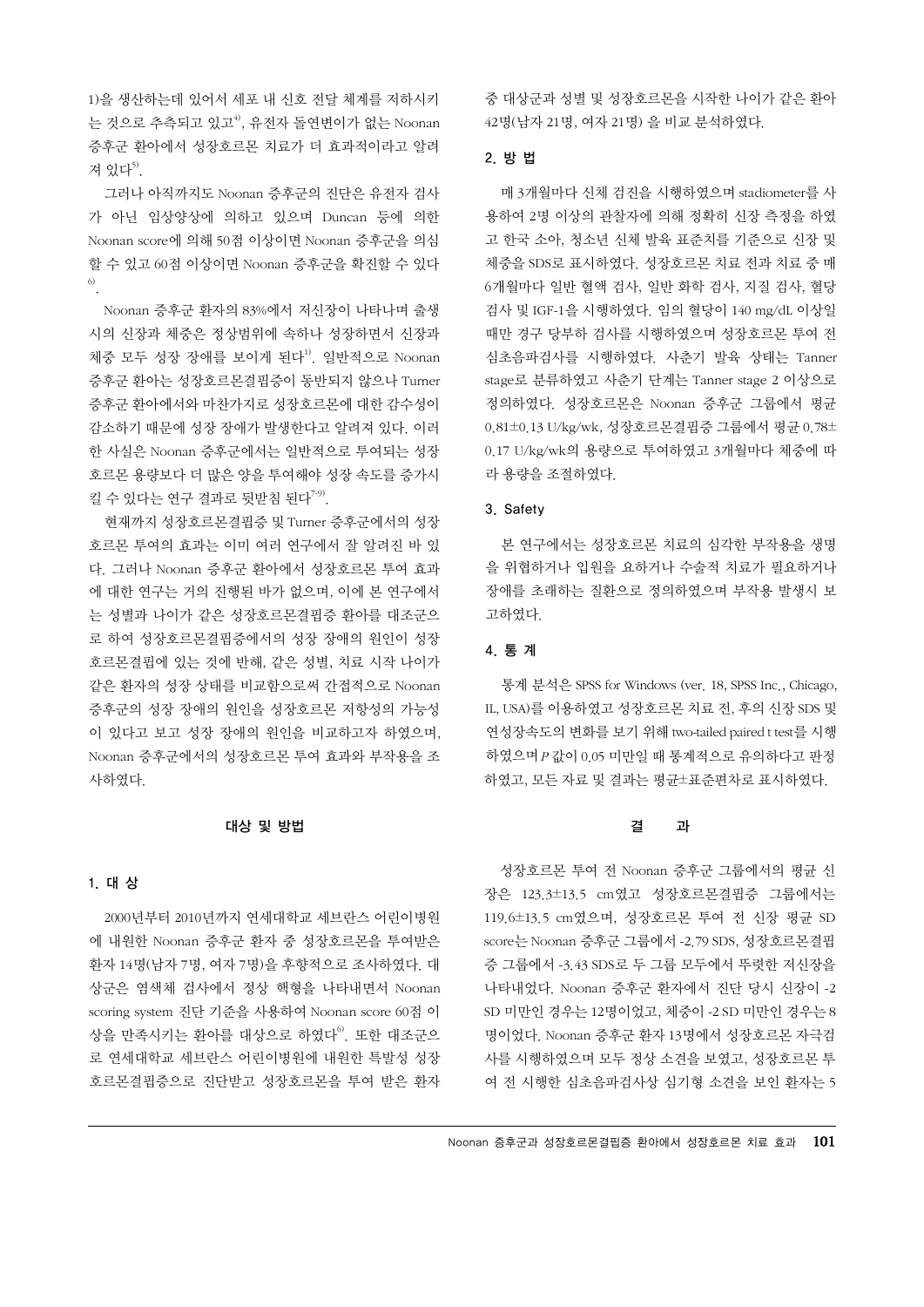명이었으며 그 중 2명에서 폐동맥 협착증, Fallot 4징이 1례, 동맥관 개존증 및 심방 중격 결손증이 1례, 심내막상 결손이 1례에서 관찰되었다. 성장호르몬 투여를 시작한 평균 나이는 Noonan 증후군에서 평균 10.0±2.4세, 성장호르몬결핍증에 서 평균 10.3±2.6세였으며, 성장호르몬의 투여 기간은 Noonan 증후군에서 평균 3.8±2.1년, 성장호르몬결핍증에서 평 균 4.9±2.4년이었다. 평균 신장 SDS의 변화는 Noonan 증후 군 그룹에서는 -2.79 SDS에서 -1.94 SDS로 0.85 SDS 증가하였 고(<sup>P</sup> =0.007), 성장호르몬결핍증 그룹에서는 -3.43 SDS에서 -1.82 SDS로 1.61 SDS 증가하였다(<sup>P</sup> ˂0.0001, Table 1). 또한 Noonan 증후군 그룹에서 치료 전과 치료 종료 시 측정한 IGF-1은 성장호르몬 치료 전과 후에 평균 320.6±152.9 ng/mL 에서 461.0±108.9 ng/mL로 측정되었고(<sup>P</sup> =0.023), 성장호르 몬결핍증 그룹에서는 평균 153.6±113.3 ng/mL에서 438.9± 186.7 ng/mL로 측정되어(<sup>P</sup> ˂0.0001), 두 그룹 모두에서 치료 전에 비해 유의하게 증가되었으며, Noonan 증후군에서 성장 호르몬 치료 전 IGF-1 수치가 높았다(Fig. 1).

성장호르몬 치료 후 매년 성장 속도를 측정해 본 결과, 첫 1년 동안의 연성장 속도는 Noonan 증후군 그룹에서는 8.5± 2.5 cm/년(<sup>P</sup> ˂0.0001), 성장호르몬결핍증 그룹에서 8.8±2.3 cm/년(<sup>P</sup> ˂0.0001) 으로 두 그룹 모두 가장 높게 나타났고, 이 후부터는 연성장 속도의 증가가 둔화되었으나, 성장호르몬 치료 전에 비해서는 두 그룹에서 모두 치료 후에 성장 속도가 증가하였다(Fig. 2). 사춘기 환아를 제외할 경우 Noonan 증

Table 1. Baseline and treatment data for patients with NS and GHD

|                                   | <b>NS</b>        | GHD              | $P$ value   |
|-----------------------------------|------------------|------------------|-------------|
| No.                               | 14               | 42               |             |
| Female (%)                        | 50               | 50               |             |
| Mean age at start (yr)            | $10.0 \pm 2.4$   | $10.3 \pm 2.6$   | 0.072       |
| Baseline Height (cm)              | $123.3 \pm 13.5$ | $119.6 \pm 13.5$ | < 0.001     |
| Height after GH (cm)              | $144.4 \pm 11.9$ | $151.2 \pm 14.9$ | < 0.001     |
| Baseline height SDS               | $-2.79 \pm 0.85$ | $-3.43 \pm 1.56$ | < 0.001     |
| Height SDS after GH               | $-1.94 \pm 0.76$ | $-1.82 \pm 1.39$ | < 0.001     |
| Change in height SDS              | $0.85 \pm 0.99$  | $1.61 \pm 1.80$  | $P = 0.022$ |
|                                   | $(P = 0.007)$    | (P < 0.0001)     |             |
| Change in height SDS              | $0.67 \pm 0.68$  | $1.04 \pm 1.15$  | $P = 0.034$ |
| $(1st$ year)                      | $(P = 0.011)$    | $(P \le 0.0001)$ |             |
| Baseline BMI (kg/m <sup>2</sup> ) | $17.8 \pm 3.1$   | $17.5 \pm 3.4$   | 0.089       |
| BMI after GH ( $kg/m^2$ )         | $20.5 \pm 4.5$   | $20.3 \pm 4.1$   | 0.087       |
| GH dose (U/kg/week)               | $0.81 \pm 0.13$  | $0.78 \pm 0.17$  | 0.027       |
| Duration of GH (year)             | $3.8 \pm 2.1$    | $4.9 \pm 2.4$    | 0.015       |
| Prepubertal (%)                   | 35.7             | 35.7             |             |
|                                   |                  |                  |             |

Abbreviations: NS, Noonan syndrome; GHD, growth hormone deficiency; GH, growth hormone; SDS, standard deviation score; BMI, body mass index.

후군 그룹에서는 성장호르몬 치료 전 연성장 속도가 3.9±1.4 cm/년에서 8.8±2.4 cm/년으로(<sup>P</sup> =0.03), 성장호르몬결핍증 그룹에서는 3.4±1.6 cm/년에서 8.9±2.0 cm/년으로( $P$ < 0.0001), 역시 뚜렷한 성장속도의 증가가 관찰되었다.

성장호르몬 투여 전, 후의 평균 체질량지수는 Noonan 증 후군에서 17.8±3.1 kg/m 2 (25-50 percentile)에서 20.5±4.5



Fig. 1. Change in IGF-1 level before and after growth hormone treatment. Abbreviations : NS, Noonan Syndrome; GHD, Growth Hormone

Deficiency.

 $^{\triangleright}P = 0.023$  in NS vs pretreatment.

 $*P < 0.0001$  in GHD vs pretreatment.



Fig. 2. Growth Velocity with GH therapy in children with NS and GHD.

Abbreviations : NS, Noonan Syndrome; GHD, Growth Hormone **Deficiency** 

 $+P \le 0.0001$ , NS vs pretreatment.

 $*P < 0.0001$ , GHDvspretreatment.

 $^{\triangleright}P = 0.016$ , NS vs pretreatment.

 $***P < 0.0001$ . GHD vs pretreatment.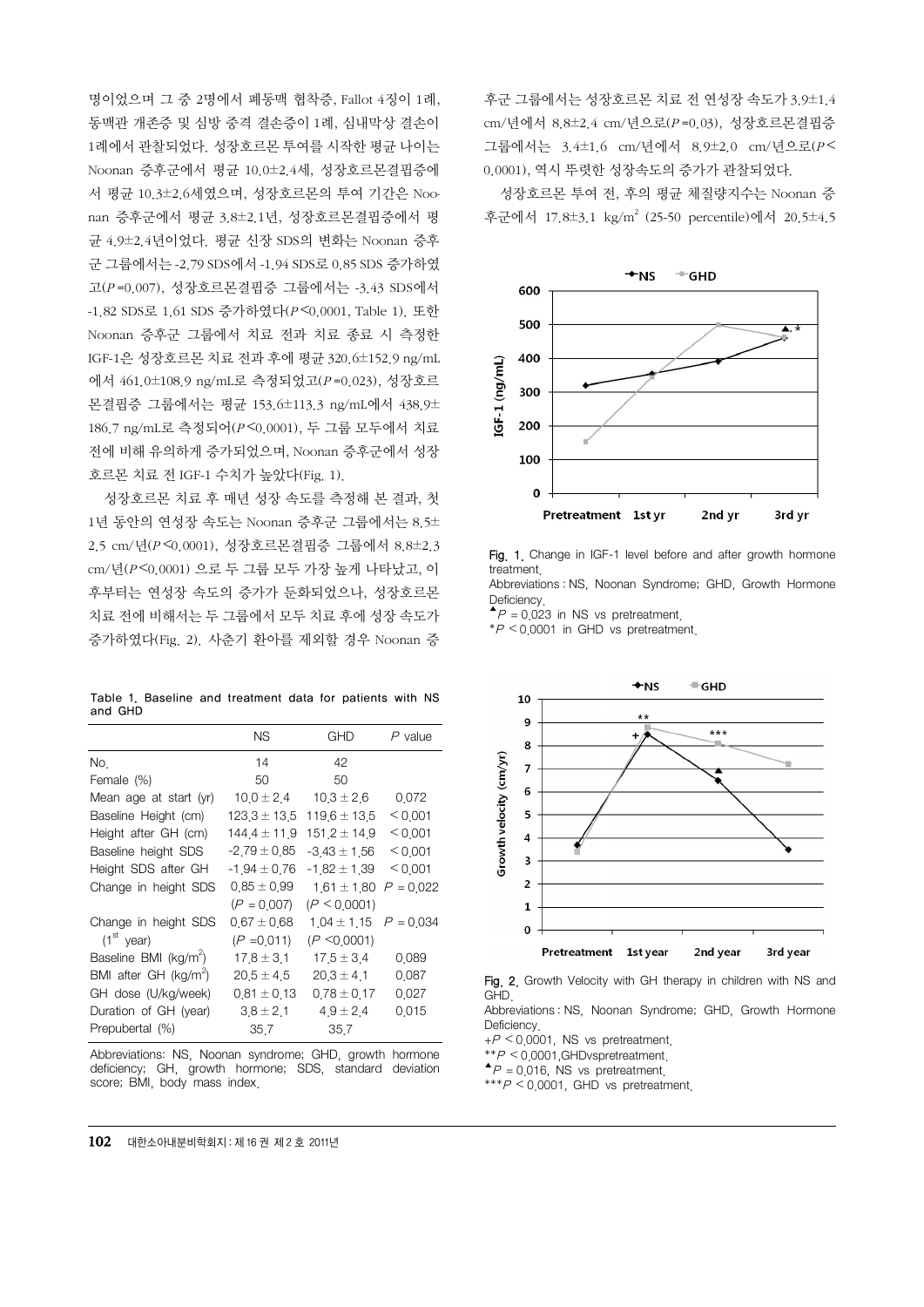kg/m<sup>2</sup> (75-85 percentile)로(P =0.002), 성장호르몬결핍증에서 17.5±3.4 kg/m 2 (25-50 percentile)에서 20.3±4.1 kg/m 2 (75-85 percentile)로(<sup>P</sup> ˂0.0001) 증가하였으나 여전히 정상 범위를 보였다. 각 그룹에서 치료 후 체질량지수가 비만 단계(>95 percentile)로 증가한 경우는 Noonan 증후군 그룹에서 1례 (7.1%), 성장호르몬 결핍증 그룹에서 1례(2.4%) 있었으며, Noonan 증후군에서는 21.9 kg/m 2 (90-95 percentile)에서 30.8 kg/m<sup>2</sup>(>95 percentile)로, 성장호르몬결핍증에서는 21.5 kg/m<sup>2</sup> (90-95 percentile)에서 31.8 kg/m<sup>2</sup>(>95 percentile)로 증 가하였다. 성장호르몬 치료 전, 후에 간 효소치는 Noonan 증 후군 그룹에서는 모두 정상 소견을 보였고 성장호르몬결핍 증 그룹에서는 AST 33 IU/L, ALT 34 IU/L에서 각각 89 IU/L, 80 IU/L로 1례(2.4%)에서 1년 6개월의 성장호르몬 치료 후 이 상소견을 나타내었고 HBsAg 및 HAV IgM 검사는 음성을 보 였다. 지질 검사는 Noonan 증후군 그룹에서는 치료 전, 후에 이상 소견을 보이는 경우는 없었으나 성장호르몬결핍증 그 룹에서는 중성지방 검사상 3례(7.1%)에서 이상 소견이 관찰 되었으며, 1년 6개월 간의 성장호르몬 투여 후 중성지방이 104 mg/dL에서 244 mg/dL로, 3년간 투여 후 중성지방이 66 mg/dL에서 337 mg/dL로 증가하였으며, 5년간 투여 후 중성 지방이 98 mg/dL에서 334 mg/dL로 증가한 환자에서는 체질 량지수가 21.5 kg/m<sup>2</sup>에서 31.8 kg/m<sup>2</sup>로 증가하였다. 임의 혈 당이 140 mg/dL 이상인 환아 1명에서 경구 당 부하 검사를 시 행하였으나 당 대사 이상은 보이지 않았으며 그 밖에 전신 부 종 및 암 발생 등의 합병증은 관찰되지 않았다.

## 고 찰

저신장은 Noonan 증후군에서 가장 흔히 관찰되는 소견이 고, Noonan 증후군 환아의 83%에서 -2 SD 미만의 신장을 가 지며, 1974년 Nora 등<sup>1)</sup>과 1988년 Ranke 등<sup>10)</sup>이 발표한 논문 에 의하면 최종 평균 성인 신장 역시 남자에서는 -2.5 SD (162.5 cm), 여자에서는 -2.2 SD (152.7 cm)를 보인다.

특발성 성장호르몬결핍증 환자에서의 성장호르몬 투여의 효과는 이미 잘 알려진 바 있으나 Noonan 증후군 환자에서 의 성장호르몬 효과에 대한 연구는 국내에서는 아직 많지 않 은 실정이다. 하지만 이미 국외의 많은 논문들은 Noonan 증 후군 환아에서 성장호르몬이 효과적이라는 것을 보여주고 있다. National Cooperative Growth Study에서는 Noonan 증 후군 환아에서 성장호르몬을 투여하면 평균 최종 성인 키가 예측치보다 10 cm 증가한다고 보고하였고<sup>6, 11, 12</sup>, Dahlgren 등이 2009년에 연구한 논문에서는 성장호르몬 치료를 받은 Noonan 증후군 환자에서 최종 예측 성인 신장이 4-13 cm에

해당하는 0.6-3.0 SDS가 더 증가한다고 보고하였다<sup>13)</sup>. 또한 Thomas 등14)은 5명의 평균 나이 3.9세의 Noonan 증후군 환 아에게 평균 2.9년 동안의 성장호르몬을 본 연구에서와 유사 한 용량인 0.15 U/kg/day의 용량으로 투여한 결과 평균 신장 이 -3.3 SDS에서 -2.4 SDS로 증가하였다는 연구 결과를 발표 하였다<sup>14)</sup>.

이에 본 연구에서는 국내에서의 Noonan 증후군 환아와 이미 효과가 잘 알려진 바 있는 특발성 성장호르몬결핍증 환 아에서의 성장호르몬의 효과를 성장호르몬 투여를 시작한 나이와 성별이 같은 특발성 성장호르몬결핍증 환아 세 배수 를 대조군으로 하여 같은 성별, 치료 시작 나이가 같은 환자 의 성장 상태를 비교함으로써 간접적으로 Noonan 증후군의 성장 장애의 원인을 성장호르몬 저항성의 가능성이 있다고 보고 성장 장애의 원인을 비교하였고 효과 및 부작용을 조사 하였다.

성장호르몬 투여 전과 Noonan 증후군은 평균 3.8년, 성장 호르몬결핍증은 평균 4.9년 투여 후에 신장 SDS가 증가된 것 을 확인할 수 있었으며, Noonan 증후군 환자 그룹에서 -2.79 SDS에서 -1.94 SDS로(<sup>P</sup> =0.007), 성장호르몬결핍증 환자 그 룹에서 -3.43 SDS에서 -1.82 SDS로(<sup>P</sup> ˃0.0001) , 두 그룹 모두 에서 현저한 증가 소견을 보여 성장호르몬 투여가 두 그룹 모 두에서 효과를 보였다.

또한 성장호르몬 치료 전과 후의 연성장 속도를 비교해 보면, 두 그룹 모두에서 현저한 연성장 속도의 증가를 보였으 나 성장호르몬에 대한 반응은 Noonan 증후군 그룹에서 성장 호르몬결핍증 그룹보다 약간 낮은 것으로 관찰되었다. 또한 치료 시작 첫 해 이후의 성장 속도는 치료 첫 해에 비해서 감 소되는 소견이 두 그룹 모두에서 관찰되었지만 치료 시작 3 년째에도 치료 전보다는 성장 속도가 증가되어 있는 결과를 보였다. 따라서 성장호르몬 치료는 성장호르몬 투여 동안의 성장 속도를 현저히 증가시키며, 특히 치료 첫 해의 성장 속 도의 증가가 가장 뚜렷했고, 장기간의 치료 기간 동안에도 성 장 속도의 증가가 관찰되었으며 사춘기 전 단계의 환아에서 도 두 그룹 모두 뚜렷한 성장 속도의 증가를 보여 효과적인 치료라고 생각된다(Fig. 2). 성장호르몬 치료 전과 치료 중의 IGF-1을 매 6개월 마다 측정하였고 Noonan 증후군 그룹에서 는 치료 전 IGF-1 수치가 성장호르몬결핍증 그룹에서보다 높 은 소견을 보여 Noonan 증후군에서 성장호르몬은 정상 범위 를 유지하나 저항성을 보일 가능성이 있다는 것을 시사하는 것으로 생각된다. 그러나 성장호르몬 치료 전과 치료 후의 신장 SDS의 뚜렷한 증가 소견을 볼 때 성장호르몬 치료 시 성 장호르몬결핍증에서 보다는 적지만 Noonan 증후군에서도 효과를 보이는 것으로 생각된다.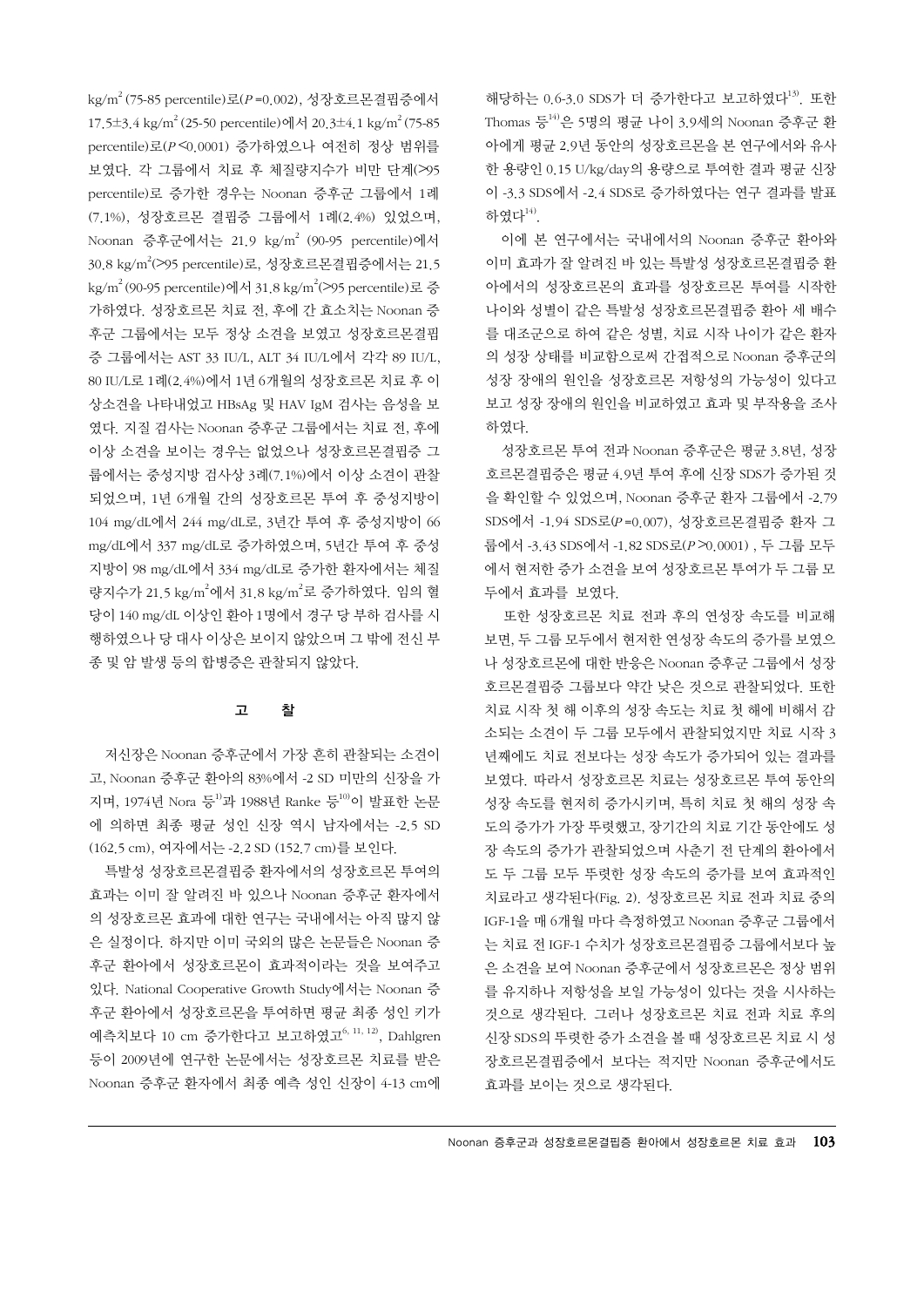그동안 알려진 성장호르몬의 부작용 또는 합병증으로는 Creutzfeldt-Jakob 병 및 암 발생이 가장 우려되었다. Hintz 등  $15, 16$ )에 의하면 recombinant GH이 사용되기 전에는 뇌하수체 에서 추출한 감염된 성장호르몬에 의해 Creutzfeldt-Jakob 병 이 발생한 것으로 보고되고 있으나, recombinant GH이 생산 된 이후부터는 Creutzfeldt-Jakob 병이 발생하지 않는 것으로 보고되었다. 또한 성장호르몬 투여는 이론적으로 암 발생이 나 재발의 가능성이 있다고 여겨지고 있고 2005년 Kratz 등 $^{17}$ 에 의하면 Noonan 증후군 환자 중 PTPN11 유전자 변이가 있 는 환자에서 골수 증식성 질환이 잘 발생할 수 있고 연소형 골수성 백혈병이 어린 나이에 잘 생길 수 있다고 기술한 바 있다. 그러나 현재까지의 많은 연구에서 장기적인 성장호르 몬 투여를 해왔으나 원발성 백혈병이나 그 밖의 원발성 암 발 생의 위험성이 증가하지는 않는다고 보고하였다<sup>18, 19)</sup>.

그 외의 성장호르몬 투여의 부작용에는 인슐린 저항성 증 가 및 당뇨의 발생률을 높일 수 있다는 점이 여전히 문제가 되고 있고<sup>20)</sup>, 나트륨과 수분 저류로 인한 부종 및 양성 뇌내 고혈압으로도 알려진 가성뇌종양, 척추 측만증, 부신 기능 저 하증 및 slipped capital femoral epiphysis와 췌장염이 드물게 보고된 바 있다<sup>21)</sup>.

따라서 본 연구에서는 성장호르몬 투여 중 성장호르몬이 당 대사의 이상이나 비만, 또한 비만으로 인한 합병증인 간 기능이상과 지질대사 이상에 영향을 미치는지 알아보기 위 해 조사하였다. 본 연구에서는 Noonan 증후군 그룹과 성장 호르몬결핍증 그룹에서 성장호르몬 투여 전, 후의 공복 혈당, 체질량지수, 간 효소치, 콜레스테롤, 중성지방 등을 측정하 였고, 신체 검진, 문진 및 일반 혈액 검사를 통해 전신 부종, 암 발생 여부 등을 확인하였다. 장기간의 성장호르몬 치료 기간 동안 간 기능이상을 보인 경우는 성장호르몬결핍증에 서만 AST 33 IU/L, ALT 34 IU/L에서 각각 89 IU/L, 80 IU/L로 1 례(2.4%)에서 보였으나 정도가 심하지 않고 6개월 후 추적 검사상 다시 정상 범위로 회복되었다. 체질량지수가 비만 단 계로 상승한 경우는 Noonan 증후군 그룹에서 1례(7.1%), 성 장호르몬결핍증 그룹에서 1례(2.4%) 발견되었다. 또한 성장 호르몬 치료 중 중성지방이 비정상 범위로 증가한 경우는 성 장호르몬 결핍증그룹에서 3례(7.1%) 관찰되었으나 성장호르 몬을 지속 투여하면서 6개월 후 추적 검사상 3례에서 모두 정 상으로 회복되었다. 그 밖에 전신 부종, 두통, 척추 측만증, 당 대사 이상 및 암 발생은 없어 장기적인 성장호르몬 치료에 도 심각한 부작용은 보이지 않아 Noonan 증후군에서의 장기 적인 성장호르몬 치료는 성장호르몬결핍증에서와 마찬가지 로 효과적이며 비교적 안전한 치료로 생각된다. 그러나 두 군에서 성장호르몬 치료 이후 SDS 의 변화는 성장호르몬결

핍증에서 유의하게 더 크게 나타나 Noonan 증후군에서보다 성장호르몬 치료의 효과는 더 큰 것으로 보인다(<sup>P</sup> =0.022).

본 연구에서는 환자 수가 제한적이어서 효과와 안전성에 대한 대규모의 Noonan 증후군 환자를 대상으로 한 연구가 향후 도움이 될 것으로 생각되며, 유전자 돌연변이 형에 따른 성장호르몬의 반응에 대한 연구 및 최종 성인 키에 도달한 Noonan 증후군 환자를 대상으로 한 연구도 Noonan 증후군 환자의 성장호르몬 치료에 많은 도움이 될 것으로 사료된다.

## 요 약

목 적: Noonan 증후군은 저신장, 선천성 심장 질환 및 특 징적인 얼굴 모양을 보이며 염색체 검사상 정상 핵형을 보이 는 질환이다. 본 연구에서는 Noonan 증후군 환아에서 성장호 르몬 투여의 효과와 투여 중의 부작용을 조사하였고, 치료 시 작시기가같은성장호르몬결핍증을대조군으로하여간접적 으로 Noonan 증후군의 성장 장애의 원인을 성장호르몬 저항 성의 가능성이 있다고 보고 성장 장애의 원인을 비교하고자 하였으며, 성장호르몬 투여 효과를 비교하였다.

방 법 : 2000년부터 2010년까지 세브란스병원 소아청소년 과에 내원하여 Noonan 증후군으로 진단받은 환아 중 성장호 르몬을 투여 받은 14명의 환아와 특발성 성장호르몬결핍증 환아 중 대상군과 같은 나이에 성장호르몬 투여를 시작한 환 아 세배 수를 대조군으로 하여 3개월마다 신장, 체중을 측정 하고, 6개월 마다 혈액 검사를 시행하였다.

결 과: Noonan 증후군 그룹에서 성장호르몬치료 전 평균 신장은 123.3±13.5 cm, 평균 신장SDS 는 -2.79±0.85 였고, 성 장호르몬결핍증 그룹에서는 평균 119.6±13.5 cm, 평균 신장 SDS 는 -3.43±1.56 이었다. Noonan 증후군 그룹에서 평균 3.8±2.1 년, 성장호르몬결핍증 그룹에서 평균 4.9±2.4 년의 성장호르몬 치료 이후 평균 신장 SDS 는 각각 -2.79 SDS 에서 -1.94 SDS 로, -3.43 SDS 에서 -1.82 SDS 로 증가하였다.

또한 연성장 속도는 Noonan 증후군 그룹에서 성장호르몬 치료 전 3.7±1.2 cm/year 에서 치료 시작 1년 후 8.5±2.5 cm/year 로, 성장호르몬결핍증 그룹에서 3.4±1.5 cm/year 에 서 8.8±2.3 cm/year 로 뚜렷한 증가를 보여주었다.

성장호르몬 치료 전과 후 평균 체질량지수는 Noonan 증 후군 그룹에서 17.8±3.1 kg/m<sup>2</sup>에서 20.5±4.5 kg/m<sup>2</sup>로, 성장 호르몬결핍증 그룹에서 17.5±3.4 kg/m<sup>2</sup>에서 20.3±4.1 kg/m<sup>2</sup> 로 증가하였고, 간 기능이상이 Noonan 증후군 그룹에서 1례 관찰되었으며, 지질 검사 이상이 성장호르몬결핍증 그룹에 서 3례 관찰되었으나, 암 발생, 전신 부종, 당뇨 등의 심각한 합병증은 관찰되지 않았다.